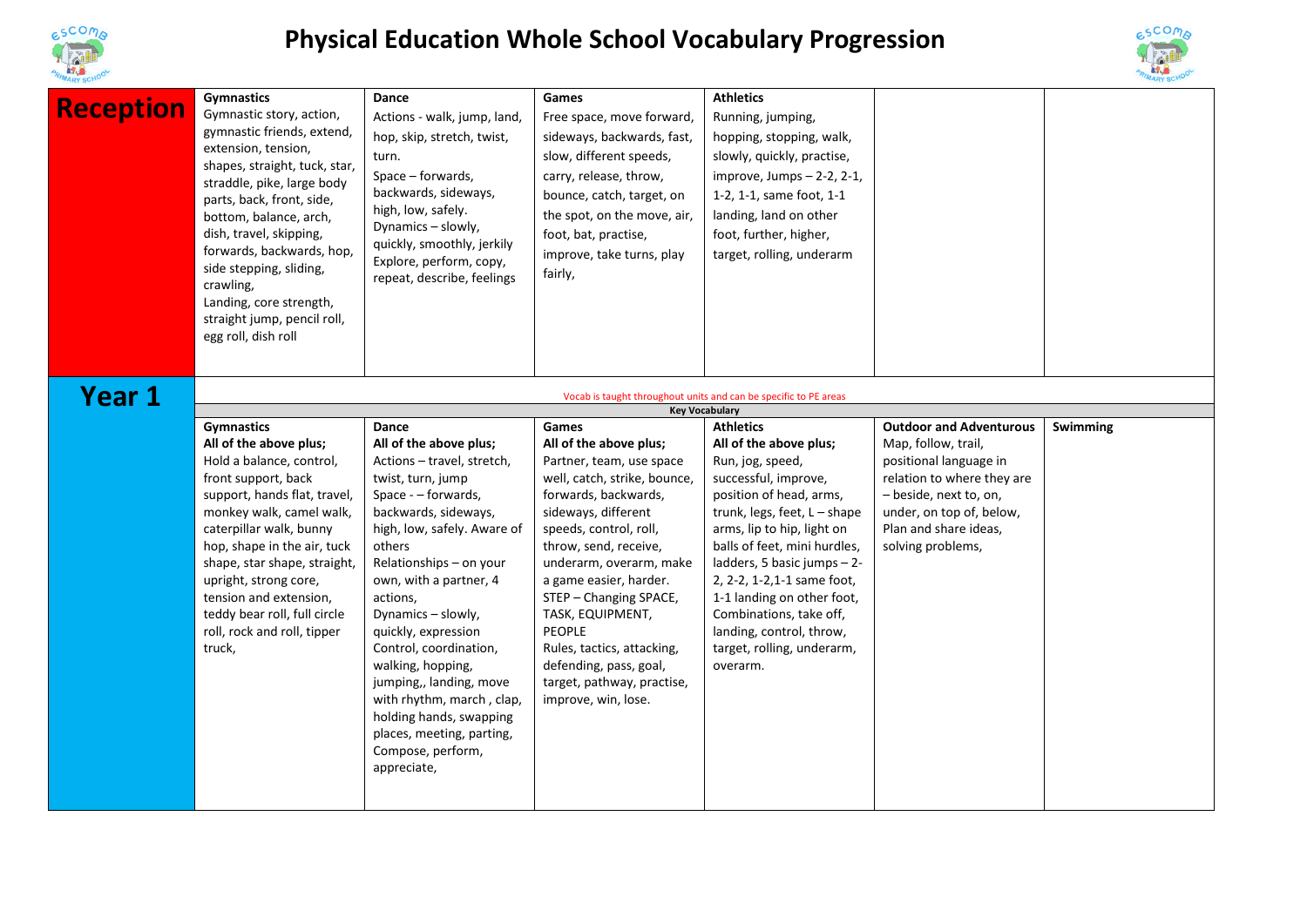**Year 2** 

| rear z        | Vocab is taught throughout units and can be specific to PE areas<br><b>Key Vocabulary</b> |                             |                                                                  |                                |                                |                             |  |
|---------------|-------------------------------------------------------------------------------------------|-----------------------------|------------------------------------------------------------------|--------------------------------|--------------------------------|-----------------------------|--|
|               |                                                                                           |                             |                                                                  |                                |                                |                             |  |
|               | <b>Gymnastics</b>                                                                         | Dance                       | Games                                                            | <b>Athletics</b>               | <b>Outdoor and Adventurous</b> |                             |  |
|               | All of the above plus;                                                                    | All of the above plus;      | All of the above plus;                                           | All of the above plus;         |                                |                             |  |
|               | Hold a balance, control,                                                                  | Actions - travel, stretch,  | Partner, team, use space                                         | Run, jog, speed,               | Map, follow, trail,            |                             |  |
|               | front support, back                                                                       | twist, turn, jump           | well, catch, strike, bounce,                                     | successful, improve,           | positional language in         |                             |  |
|               | support, hands flat, travel,                                                              | Space - - forwards,         | forwards, backwards,                                             | position of head, arms,        | relation to where they are     |                             |  |
|               | monkey walk, camel walk,                                                                  | backwards, sideways,        | sideways, different                                              | trunk, legs, feet, $L - shape$ | - beside, next to, on,         |                             |  |
|               | caterpillar walk, bunny                                                                   | high, low, safely. Aware of | speeds, control, roll,                                           | arms, lip to hip, light on     | under, on top of, below,       |                             |  |
|               | hop, shape in the air, tuck                                                               | others                      | throw, send, receive,                                            | balls of feet, mini hurdles,   | Plan and share ideas,          |                             |  |
|               | shape, star shape, straight,                                                              | Relationships - on your     | underarm, overarm, make                                          | ladders, 5 basic jumps $-2$ -  | solving problems,              |                             |  |
|               | upright, strong core,                                                                     | own, with a partner, 4      | a game easier, harder.                                           | 2, 2-2, 1-2, 1-1 same foot,    |                                |                             |  |
|               | tension and extension,                                                                    | actions,                    | STEP – Changing SPACE,                                           | 1-1 landing on other foot,     |                                |                             |  |
|               | teddy bear roll, full circle                                                              | Dynamics - slowly,          | TASK, EQUIPMENT,                                                 | Combinations, take off,        |                                |                             |  |
|               | roll, rock and roll, tipper                                                               | quickly, expression         | <b>PEOPLE</b>                                                    | landing, control, throw,       |                                |                             |  |
|               |                                                                                           |                             |                                                                  |                                |                                |                             |  |
|               | truck,                                                                                    | Control, coordination,      | Rules, tactics, attacking,                                       | target, rolling, underarm,     |                                |                             |  |
|               |                                                                                           | walking, hopping,           | defending, pass, goal,                                           | overarm.                       |                                |                             |  |
|               |                                                                                           | jumping,, landing, move     | target, pathway, practise,                                       |                                |                                |                             |  |
|               |                                                                                           | with rhythm, march, clap,   | improve, win, lose.                                              |                                |                                |                             |  |
|               |                                                                                           | holding hands, swapping     |                                                                  |                                |                                |                             |  |
|               |                                                                                           | places, meeting, parting,   |                                                                  |                                |                                |                             |  |
|               |                                                                                           | Compose, perform,           |                                                                  |                                |                                |                             |  |
|               |                                                                                           | appreciate,                 |                                                                  |                                |                                |                             |  |
|               |                                                                                           |                             |                                                                  |                                |                                |                             |  |
|               |                                                                                           |                             |                                                                  |                                |                                |                             |  |
|               |                                                                                           |                             |                                                                  |                                |                                |                             |  |
| <b>Year 3</b> |                                                                                           |                             | Vocab is taught throughout units and can be specific to PE areas |                                |                                |                             |  |
|               |                                                                                           |                             |                                                                  | <b>Key Vocabulary</b>          |                                |                             |  |
|               | <b>Gymnastics</b>                                                                         | Dance                       | Games                                                            | <b>Athletics</b>               | <b>Outdoor and Adventurous</b> | Swimming                    |  |
|               | Sequence, change of                                                                       | All of the above plus;      | All KS1 plus;                                                    | All of KS1 plus;               | All of KS1 plus;               | Front crawl                 |  |
|               | speed, balances,                                                                          | Compose, perform,           | Skill, control, throw, catch,                                    | Run smoothly, different        | Orientate, maps, plans,        | Back crawl                  |  |
|               | travelling, starting shape,                                                               | appreciate, movement        | right time to pass, outwit                                       | styles, distances, pace,       | trail, base point, symbols     | <b>Breaststroke</b>         |  |
|               | elements, 'L' shaped                                                                      | ideas, dance phrases, idea, | an opponent, move,                                               | longer distances, effort,      | (linked to Geography map       | Lie flat, streamlined,      |  |
|               | pathway, core strength,                                                                   | thought, feeling            | receive, shoot, send,                                            | challenges, combinations       | work), co-operate, roles,      | Breathe, Floating,          |  |
|               | taking weight, front                                                                      | Actions - travel, turn,     | hands, feet, head, racquet,                                      | of jumps – hop, step,          | group, listen, others ideas,   | Turning, Sculling,          |  |
|               | support, back support, flat                                                               |                             |                                                                  | jump, control, consistency,    | views, responsibility,         | Slide entry, Surface diving |  |
|               |                                                                                           | gesture, jump and           | bat, target, space, team                                         |                                |                                |                             |  |
|               | hands, small body parts                                                                   | stillness, body shape       | mate, defence, attack,                                           | Throwing, pulling,             | danger, safety, control        | Straddle entry              |  |
|               | (points), floor, apparatus,                                                               | Space – formation,          | invasion, net and wall,                                          | pushing, slinging,             | risk, rules, equipment,        | Pull, push, kick            |  |
|               | body parts, partner, facing                                                               | direction, level, pathways  | striking and fielding, Core                                      |                                | route, people.                 | Floats, aids                |  |
|               | beside, behind, different                                                                 | Relationships - whole       | Tasks, tactics, strengths,                                       |                                | Effective strategies,          | Length, width               |  |
|               | levels, move fluently,                                                                    | group, duo, solo, unison,   | weaknesses, improve,                                             |                                | change ideas.                  | Deep end, shallow end       |  |
|               | Bunny hop, rolling action,                                                                | canon, mirroring, mirror,   | safety, adapt, rules,                                            |                                |                                |                             |  |
|               | travel away from, travel                                                                  | Dynamics - explore speed,   | equipment, space, targets,                                       |                                |                                |                             |  |
|               | towards, quickly, slowly,                                                                 | energy e.g. heavy / light   | possession, positions,                                           |                                |                                |                             |  |
|               | direction, straight line,                                                                 | Choreographic devices -     | challenged, winning and                                          |                                |                                |                             |  |
|               |                                                                                           |                             |                                                                  |                                |                                |                             |  |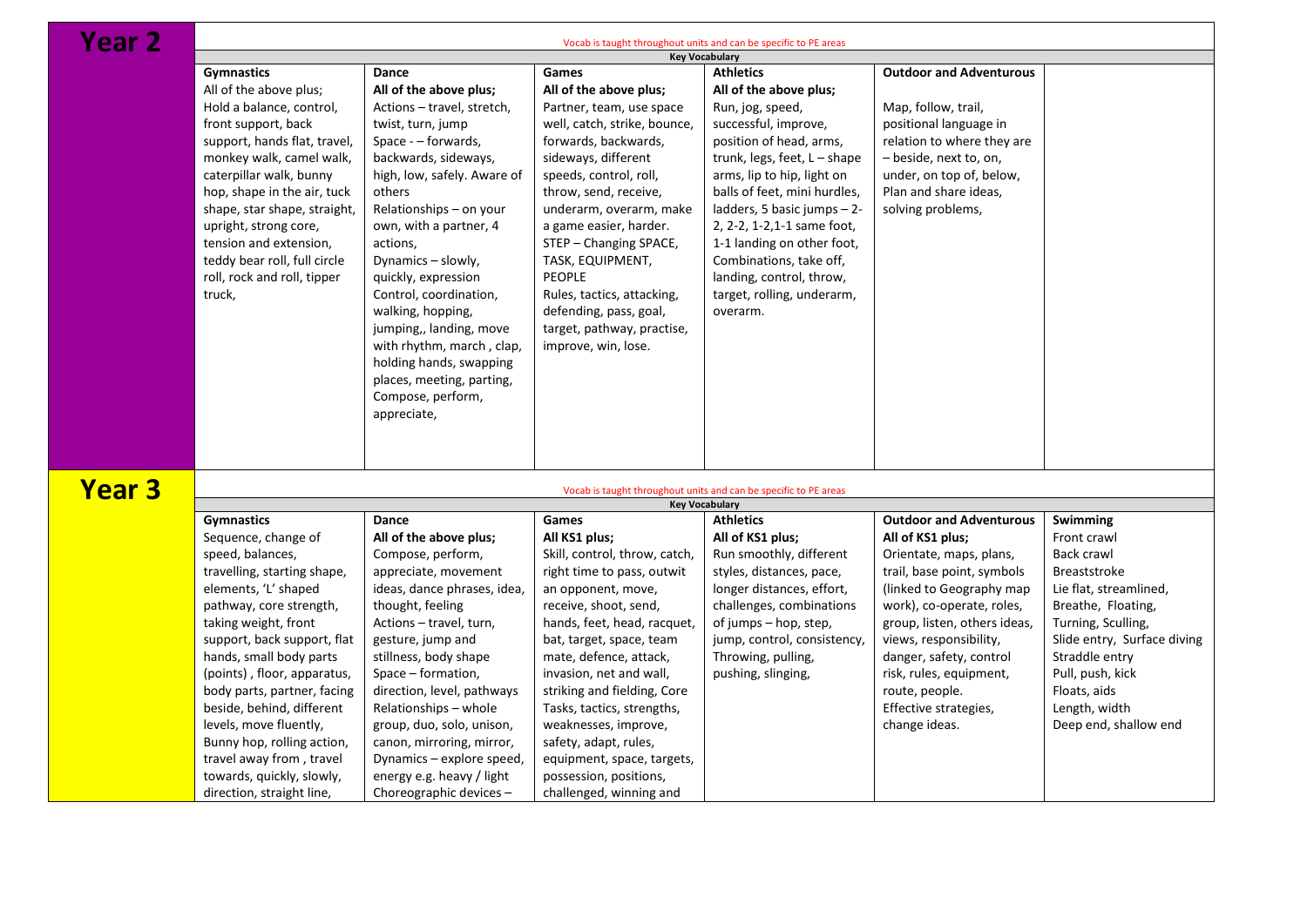|        | straight, star, tucked<br>shapes, bench, control,<br>take off, landing, twisted<br>shape, pencil, dish, teddy<br>bear, rock and roll, floor<br>and along apparatus,<br>forwards, backwards, | motif, repetition, clear<br>beginning, middle, end,<br>Audience, coordination,<br>control, strength, focus,<br>expression, musicality,<br>copy, repeat, movement<br>memory, dance styles, | losing.                                           |                                                                                           |                                                    |                                    |
|--------|---------------------------------------------------------------------------------------------------------------------------------------------------------------------------------------------|-------------------------------------------------------------------------------------------------------------------------------------------------------------------------------------------|---------------------------------------------------|-------------------------------------------------------------------------------------------|----------------------------------------------------|------------------------------------|
|        | position                                                                                                                                                                                    | traditions, design,<br>costume, content                                                                                                                                                   |                                                   |                                                                                           |                                                    |                                    |
| Year 4 |                                                                                                                                                                                             |                                                                                                                                                                                           |                                                   | Vocab is taught throughout units and can be specific to PE areas<br><b>Key Vocabulary</b> |                                                    |                                    |
|        | <b>Gymnastics</b>                                                                                                                                                                           | Dance                                                                                                                                                                                     | Games                                             | <b>Athletics</b>                                                                          | <b>Outdoor and Adventurous</b>                     | <b>Swimming</b>                    |
|        | Sequence, change of                                                                                                                                                                         | All of the above plus;                                                                                                                                                                    | All KS1 plus;                                     | All of KS1 plus;                                                                          | All of KS1 plus;                                   | Front crawl                        |
|        | speed, balances,                                                                                                                                                                            | Compose, perform,                                                                                                                                                                         | Skill, control, throw, catch,                     | Run smoothly, different                                                                   | Orientate, maps, plans,                            | Back crawl                         |
|        | travelling, starting shape,                                                                                                                                                                 | appreciate, movement                                                                                                                                                                      | right time to pass, outwit                        | styles, distances, pace,                                                                  | trail, base point, symbols                         | Breaststroke                       |
|        | elements, 'L' shaped                                                                                                                                                                        | ideas, dance phrases, idea,                                                                                                                                                               | an opponent, move,                                | longer distances, effort,                                                                 | (linked to Geography map)                          | Lie flat, streamlined,             |
|        | pathway, core strength,                                                                                                                                                                     | thought, feeling                                                                                                                                                                          | receive, shoot, send,                             | challenges, combinations                                                                  | work), co-operate, roles,                          | Breathe, Floating,                 |
|        | taking weight, front                                                                                                                                                                        | Actions - travel, turn,                                                                                                                                                                   | hands, feet, head, racquet,                       | of jumps – hop, step,                                                                     | group, listen, others ideas,                       | Turning, Sculling,                 |
|        | support, back support, flat                                                                                                                                                                 | gesture, jump and                                                                                                                                                                         | bat, target, space, team                          | jump, control, consistency,                                                               | views, responsibility,                             | Slide entry, Surface diving        |
|        | hands, small body parts<br>(points), floor, apparatus,                                                                                                                                      | stillness, body shape<br>Space – formation,                                                                                                                                               | mate, defence, attack,<br>invasion, net and wall, | Throwing, pulling,<br>pushing, slinging,                                                  | danger, safety, control<br>risk, rules, equipment, | Straddle entry<br>Pull, push, kick |
|        | body parts, partner, facing                                                                                                                                                                 | direction, level, pathways                                                                                                                                                                | striking and fielding, Core                       |                                                                                           | route, people.                                     | Floats, aids                       |
|        | beside, behind, different                                                                                                                                                                   | Relationships – whole                                                                                                                                                                     | Tasks, tactics, strengths,                        |                                                                                           | Effective strategies,                              | Length, width                      |
|        | levels, move fluently,                                                                                                                                                                      | group, duo, solo, unison,                                                                                                                                                                 | weaknesses, improve,                              |                                                                                           | change ideas.                                      | Deep end, shallow end              |
|        | Bunny hop, rolling action,                                                                                                                                                                  | canon, mirroring, mirror,                                                                                                                                                                 | safety, adapt, rules,                             |                                                                                           |                                                    |                                    |
|        | travel away from, travel                                                                                                                                                                    | Dynamics - explore speed,                                                                                                                                                                 | equipment, space, targets,                        |                                                                                           |                                                    |                                    |
|        | towards, quickly, slowly,                                                                                                                                                                   | energy e.g. heavy / light                                                                                                                                                                 | possession, positions,                            |                                                                                           |                                                    |                                    |
|        | direction, straight line,<br>straight, star, tucked                                                                                                                                         | Choreographic devices -<br>motif, repetition, clear                                                                                                                                       | challenged, winning and<br>losing.                |                                                                                           |                                                    |                                    |
|        | shapes, bench, control,                                                                                                                                                                     | beginning, middle, end,                                                                                                                                                                   |                                                   |                                                                                           |                                                    |                                    |
|        | take off, landing, twisted                                                                                                                                                                  | Audience, coordination,                                                                                                                                                                   |                                                   |                                                                                           |                                                    |                                    |
|        | shape, pencil, dish, teddy                                                                                                                                                                  | control, strength, focus,                                                                                                                                                                 |                                                   |                                                                                           |                                                    |                                    |
|        | bear, rock and roll, floor                                                                                                                                                                  | expression, musicality,                                                                                                                                                                   |                                                   |                                                                                           |                                                    |                                    |
|        | and along apparatus,                                                                                                                                                                        | copy, repeat, movement                                                                                                                                                                    |                                                   |                                                                                           |                                                    |                                    |
|        | forwards, backwards,                                                                                                                                                                        | memory, dance styles,                                                                                                                                                                     |                                                   |                                                                                           |                                                    |                                    |
|        | position                                                                                                                                                                                    | traditions, design,                                                                                                                                                                       |                                                   |                                                                                           |                                                    |                                    |
|        |                                                                                                                                                                                             | costume, content                                                                                                                                                                          |                                                   |                                                                                           |                                                    |                                    |
|        |                                                                                                                                                                                             |                                                                                                                                                                                           |                                                   |                                                                                           |                                                    |                                    |
|        |                                                                                                                                                                                             |                                                                                                                                                                                           |                                                   |                                                                                           |                                                    |                                    |
|        |                                                                                                                                                                                             |                                                                                                                                                                                           |                                                   |                                                                                           |                                                    |                                    |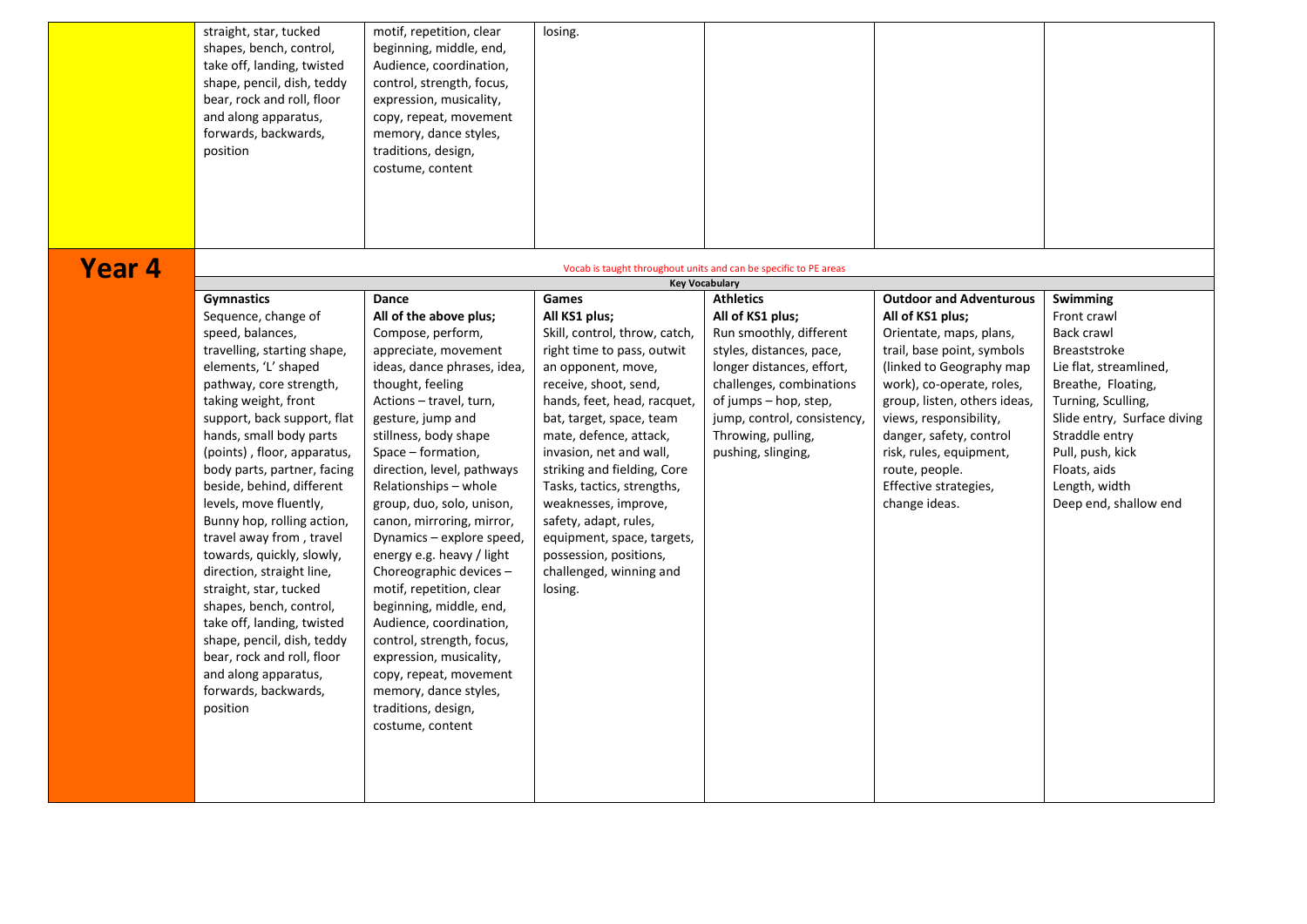## Year 5

| <u>rear 5</u> | Vocab is taught throughout units and can be specific to PE areas |                             |                                                                  |                            |                                |                             |  |  |
|---------------|------------------------------------------------------------------|-----------------------------|------------------------------------------------------------------|----------------------------|--------------------------------|-----------------------------|--|--|
|               | <b>Key Vocabulary</b>                                            |                             |                                                                  |                            |                                |                             |  |  |
|               | <b>Gymnastics</b>                                                | Dance                       | Games                                                            | <b>Athletics</b>           | <b>Outdoor and Adventurous</b> | Swimming                    |  |  |
|               | All of lower KS2 plus;                                           | All of the above plus;      | All of lower KS2 plus;                                           | All of lower KS2 plus;     | All of KS1 plus;               | Front crawl                 |  |  |
|               | Sequence of 8 elements,                                          | Respond, stimuli,           | Pass, control, dribble,                                          | Sustain pace, relay,       | Orientate, maps, plans,        | Back crawl                  |  |  |
|               | Combination, symmetrical                                         | movement ideas, dance       | shoot, accuracy, fluency,                                        | change-over, times,        | trail, base point, symbols     | <b>Breaststroke</b>         |  |  |
|               | rolling and jumping,                                             | phrases, express ideas,     | on the move, send,                                               | targets, short distance,   | (linked to Geography map)      | Lie flat, streamlined,      |  |  |
|               | asymmetrical shapes and                                          | thought, feelings,          | receive, hands, feet,                                            | long distance,             | work), co-operate, roles,      | Breathe, Floating,          |  |  |
|               | balances, changes of                                             | Actions - travel, turn,     | racquet, bat, target,                                            | performance, strengths,    | group, listen, others ideas,   | Turning, Sculling,          |  |  |
|               | direction, mirror, match,                                        | gesture, jump, stillness    | invasion, net and wall,                                          | weaknesses, improve,       | views, responsibility,         | Slide entry, Surface diving |  |  |
|               | Taking someone's wieight,                                        | Space – formation,          | striking and fielding, Tag                                       | warm up exercises,         | danger, safety, control        | Straddle entry              |  |  |
|               | counter balance, counter                                         | direction, level, pathways, | Rugby, High 5 Netball,                                           | athletics, stamina,        | risk, rules, equipment,        | Pull, push, kick            |  |  |
|               | tension, acrobatic                                               | Relationships - solo / duo  | Football, Basketball, Qwik                                       | strength.                  | route, people.                 | Floats, aids                |  |  |
|               |                                                                  |                             |                                                                  |                            |                                |                             |  |  |
|               | balances, beginning,                                             | / trio, unison / canon /    | Cricket, Mini Tennis,                                            | Jumps, power, control,     | Effective strategies,          | Length, width               |  |  |
|               | middle, end of a sequence,                                       | contrast.                   | Rounders, perseverance to                                        | consistency, take off,     | change ideas.                  | Deep end, shallow end       |  |  |
|               | levels, speed, direction,                                        | Dynamics – explore speed,   | improve, strength,                                               | landing, distance, height, |                                |                             |  |  |
|               | group balance, cartwheel,                                        | energy e.g. heavy / light,  | weaknesses, make                                                 | Throw, accuracy, control,  |                                |                             |  |  |
|               | pathways, starting and                                           | flowing / sudden            | decisions, competent,                                            | efficiency, pulling,       |                                |                             |  |  |
|               | finishing positions,                                             | Choreographic devices -     | tactics, roles, transference                                     | pushing, slinging, foam,   |                                |                             |  |  |
|               |                                                                  | motif, motif development,   | of skills, reflect,                                              | javelin, shot, discus.     |                                |                             |  |  |
|               |                                                                  | repetition, retrograde      | performance, personal,                                           |                            |                                |                             |  |  |
|               |                                                                  | (motif backwards),          | team skills,                                                     |                            |                                |                             |  |  |
|               |                                                                  | musicality,                 |                                                                  |                            |                                |                             |  |  |
|               |                                                                  | Coordination, control,      |                                                                  |                            |                                |                             |  |  |
|               |                                                                  | alignment, flow of energy,  |                                                                  |                            |                                |                             |  |  |
|               |                                                                  | strength, focus, sense of   |                                                                  |                            |                                |                             |  |  |
|               |                                                                  |                             |                                                                  |                            |                                |                             |  |  |
|               |                                                                  | style, projection,          |                                                                  |                            |                                |                             |  |  |
|               |                                                                  | continuity, rhythm, levels, |                                                                  |                            |                                |                             |  |  |
|               |                                                                  | directions, pathways, size  |                                                                  |                            |                                |                             |  |  |
|               |                                                                  | and body shape,             |                                                                  |                            |                                |                             |  |  |
|               |                                                                  | Mirror, match, canon,       |                                                                  |                            |                                |                             |  |  |
|               |                                                                  | complement, contrast,       |                                                                  |                            |                                |                             |  |  |
|               |                                                                  | physical contact, copy,     |                                                                  |                            |                                |                             |  |  |
|               |                                                                  | repeat, movement            |                                                                  |                            |                                |                             |  |  |
|               |                                                                  | memory.                     |                                                                  |                            |                                |                             |  |  |
|               |                                                                  |                             |                                                                  |                            |                                |                             |  |  |
| Year 6        |                                                                  |                             | Vocab is taught throughout units and can be specific to PE areas |                            |                                |                             |  |  |
|               |                                                                  |                             | Games                                                            | <b>Key Vocabulary</b>      | <b>Outdoor and Adventurous</b> |                             |  |  |
|               | <b>Gymnastics</b>                                                | Dance                       |                                                                  | <b>Athletics</b>           |                                | Swimming                    |  |  |
|               | All of lower KS2 plus;                                           | All of the above plus;      | All of lower KS2 plus;                                           | All of lower KS2 plus;     | All of KS1 plus;               | Front crawl                 |  |  |
|               | Sequence of 8 elements,                                          | Respond, stimuli,           | Pass, control, dribble,                                          | Sustain pace, relay,       | Orientate, maps, plans,        | Back crawl                  |  |  |
|               | Combination, symmetrical                                         | movement ideas, dance       | shoot, accuracy, fluency,                                        | change-over, times,        | trail, base point, symbols     | <b>Breaststroke</b>         |  |  |
|               | rolling and jumping,                                             | phrases, express ideas,     | on the move, send,                                               | targets, short distance,   | (linked to Geography map)      | Lie flat, streamlined,      |  |  |
|               | asymmetrical shapes and                                          | thought, feelings,          | receive, hands, feet,                                            | long distance,             | work), co-operate, roles,      | Breathe, Floating,          |  |  |
|               | balances, changes of                                             | Actions - travel, turn,     | racquet, bat, target,                                            | performance, strengths,    | group, listen, others ideas,   | Turning, Sculling,          |  |  |
|               | direction, mirror, match,                                        | gesture, jump, stillness    | invasion, net and wall,                                          | weaknesses, improve,       | views, responsibility,         | Slide entry, Surface diving |  |  |